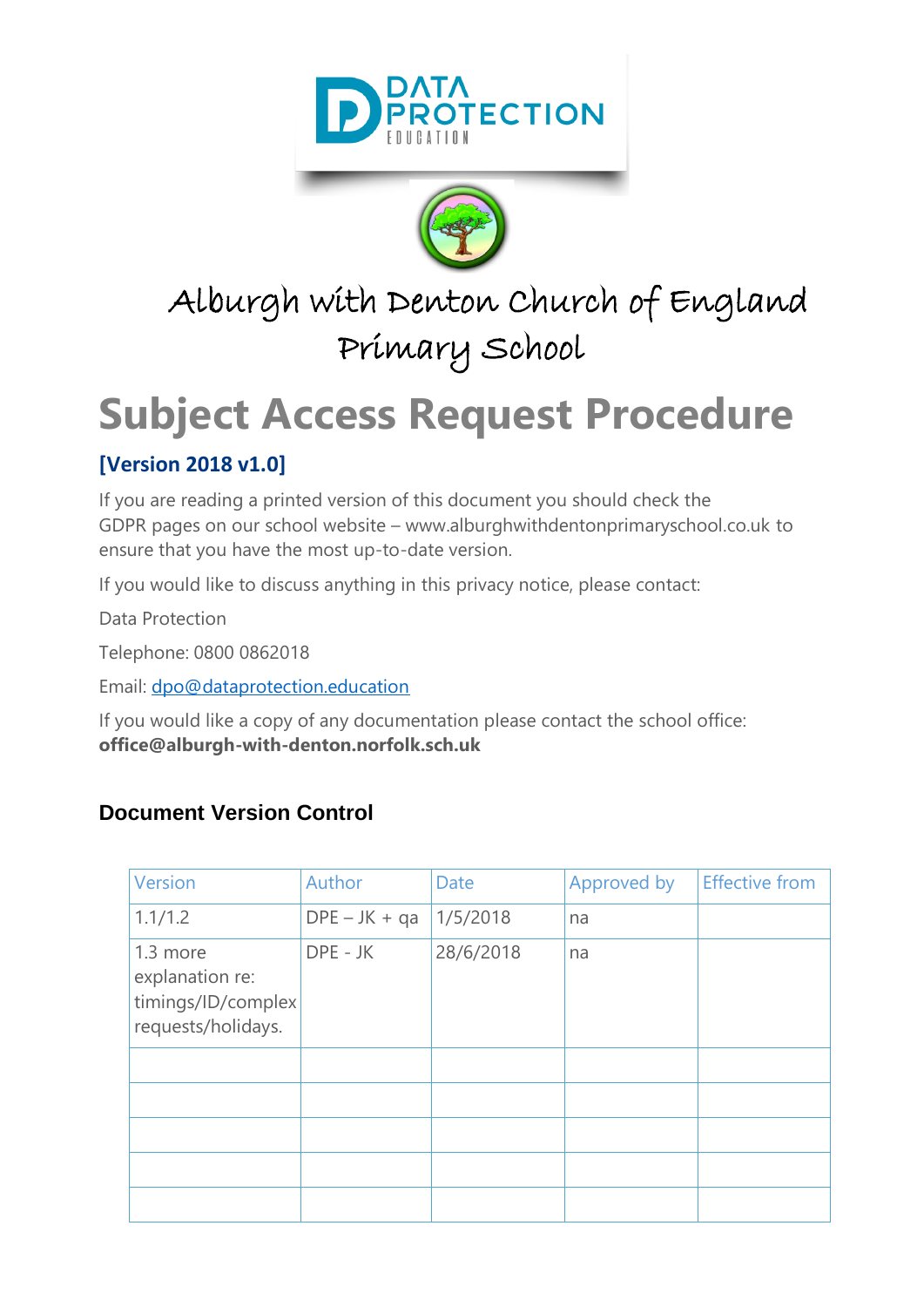

#### **Contents**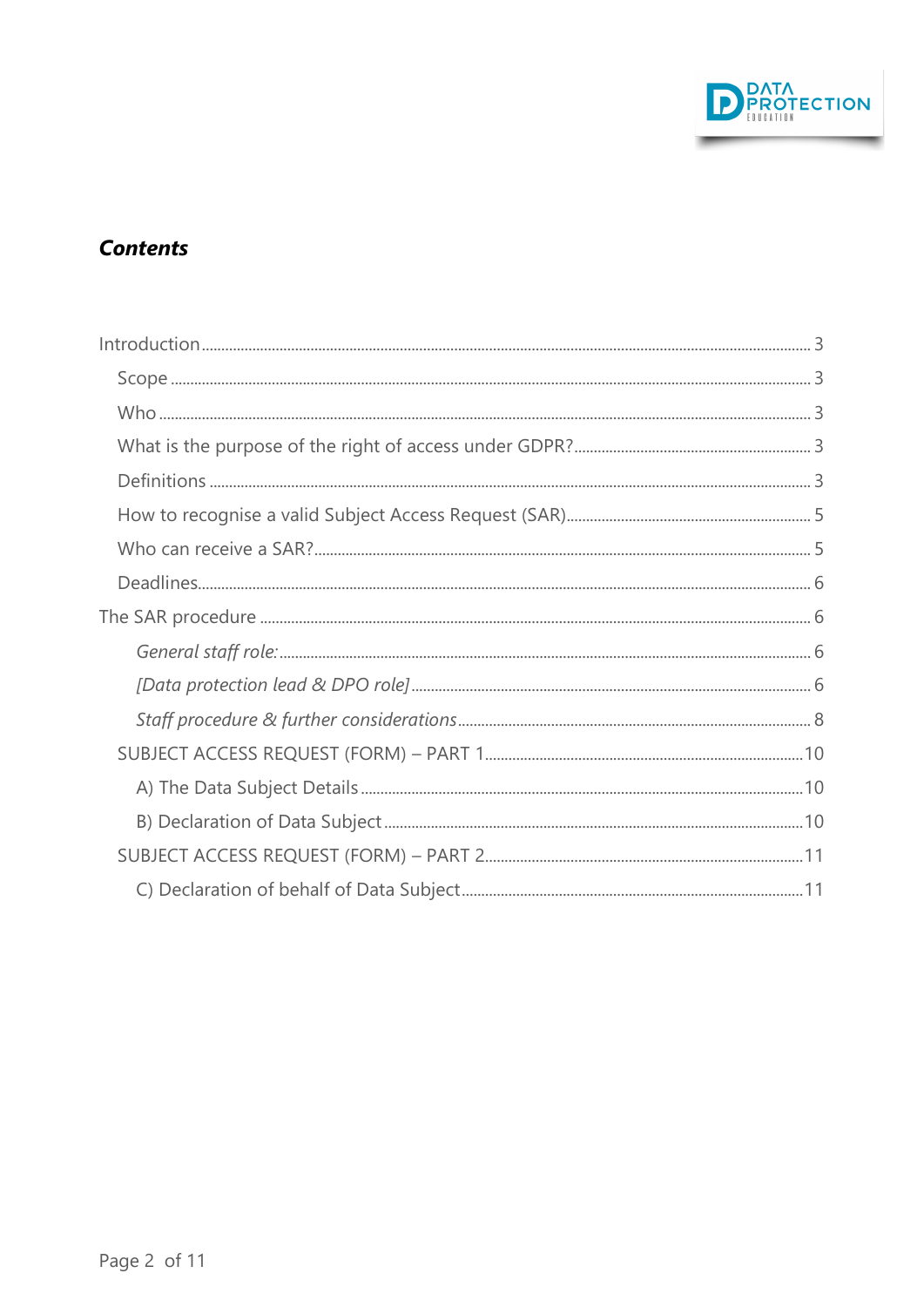

## <span id="page-2-0"></span>**Introduction**

### <span id="page-2-1"></span>**Scope**

This procedure applies to all personal data processed by Alburgh with Denton Primary School, excluding personal data that is asked for as a matter of routine by data subjects.

Data subjects are entitled to exercise their right of access under the General Data Protection Regulation (GDPR) to any personal data about themselves and, if the request is valid, be provided with the requested information in an easy to access format, free of charge, within one calendar month\* of the request.

\*See 'Deadlines' below for variances to this.

### <span id="page-2-2"></span>**Who**

This procedure is applicable for all staff and managers:

- All staff are responsible for ensuring that any request for information they receive is dealt with in line with the requirements of the GDPR by following this procedure;
- All staff have a responsibility to recognise a request for information and ensure it is passed to the responsible member of staff and/or the Data Protection Officer within two working days.

## <span id="page-2-3"></span>**What is the purpose of the right of access under GDPR?**

The GDPR gives as the reason for allowing individuals to access their personal data as so that they are aware of, and can verify the lawfulness of, the data processing (Recital 63).

## <span id="page-2-4"></span>**Definitions**

**Personal data** means any information relating to an identified or identifiable natural person ('data subject'); an identifiable natural person is a person who can be identified, directly or indirectly, in particular by reference to an identifier such as a name, an identification number, location data, an online identifier or by one or more factors specific to the physical, physiological, genetic, mental, economic, cultural or social identity of that natural person.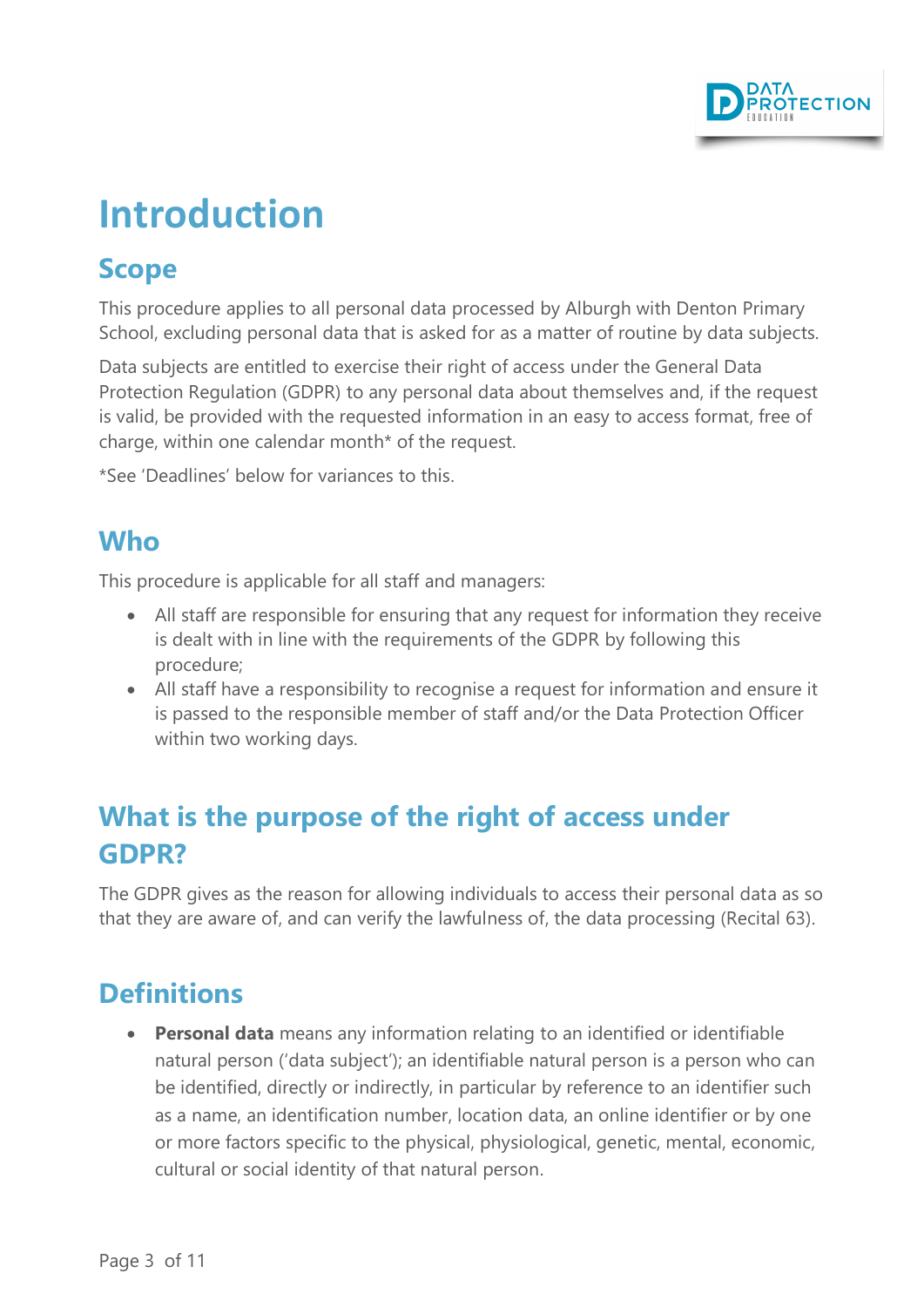

- **Data subject rights** this refers to the rights that the GDPR gives to data subjects in relation to their personal or sensitive data including:
	- o The right to be informed on what data is processed/shared, how and why;
	- o The right of access (i.e. subject access requests);
	- o The right to rectification, correcting errors;
	- o The right to erasure (i.e. the right to be forgotten);
	- o The right to restrict processing;
	- o The right to data portability;
	- o The right to object;
	- o Rights in relation to automated decision making and profiling using personal data.
- <span id="page-3-0"></span>• **Subject access request (SAR)** – a request made by a data subject for information about, and access to, personal data about themselves that The Organisation is processing, including:
	- o a description of the personal data;
	- o where/how it is being processed;
	- o the purposes for which it is being processed;
	- o details of who is allowed to see the personal data;
	- o how long it will be kept.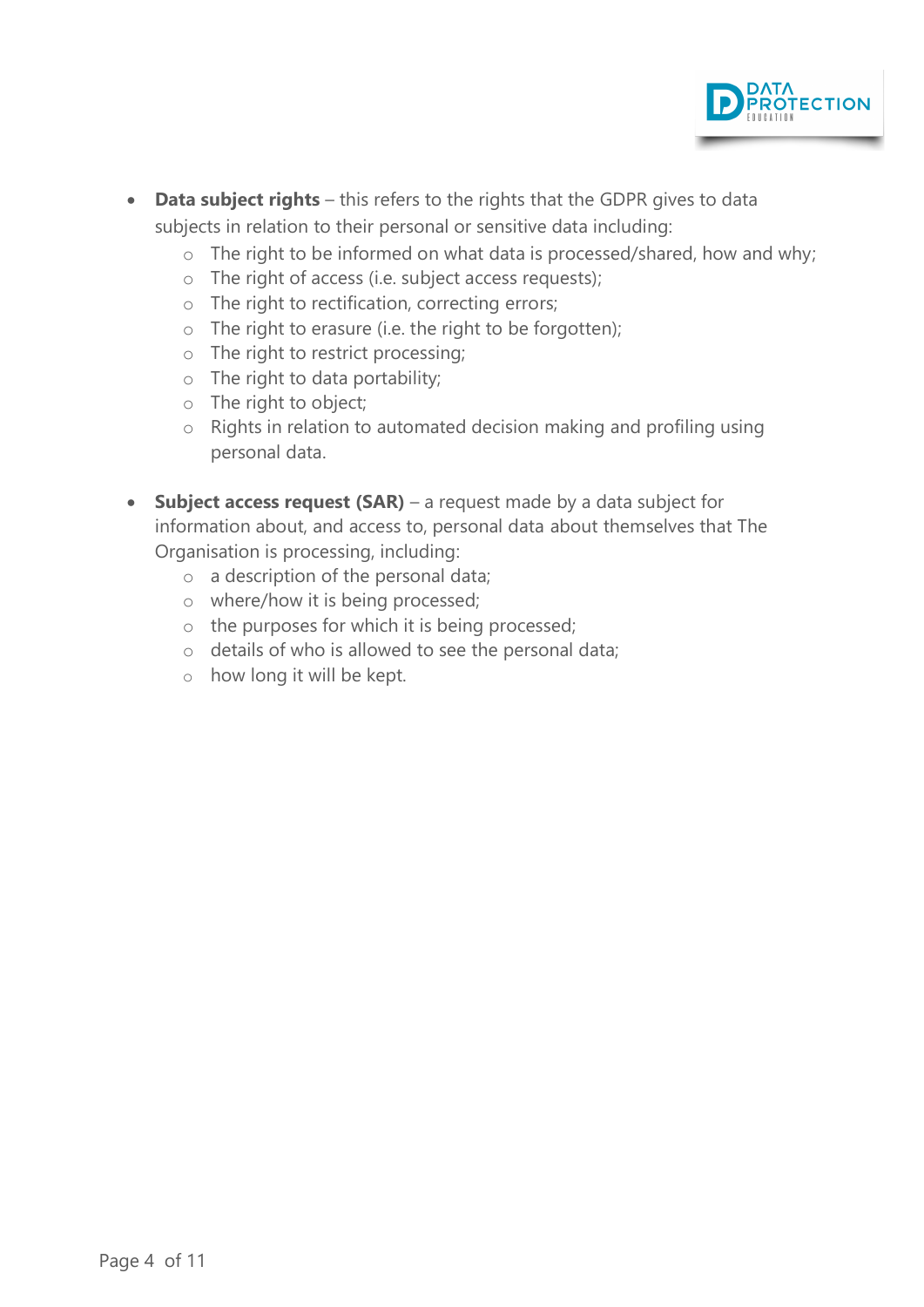

## **How to recognise a valid Subject Access Request (SAR)**

Valid SARs should be sent in writing, including by letter, fax or by electronic means for example: by e-mail, a website form, texts, Facebook or Twitter.

They include all requests for personal data, whether or not the data subject has referred to data protection or SAR and including requests which refer to FOI instead.

Verbal requests are not considered valid, but good practice suggests staff members receiving such requests, should offer the individual information about how to make a valid request. (See the SAR FORM in the appendix.)

#### <span id="page-4-0"></span>**Who can receive a SAR?**

A SAR can be given to any member of staff, contracted, permanent or otherwise.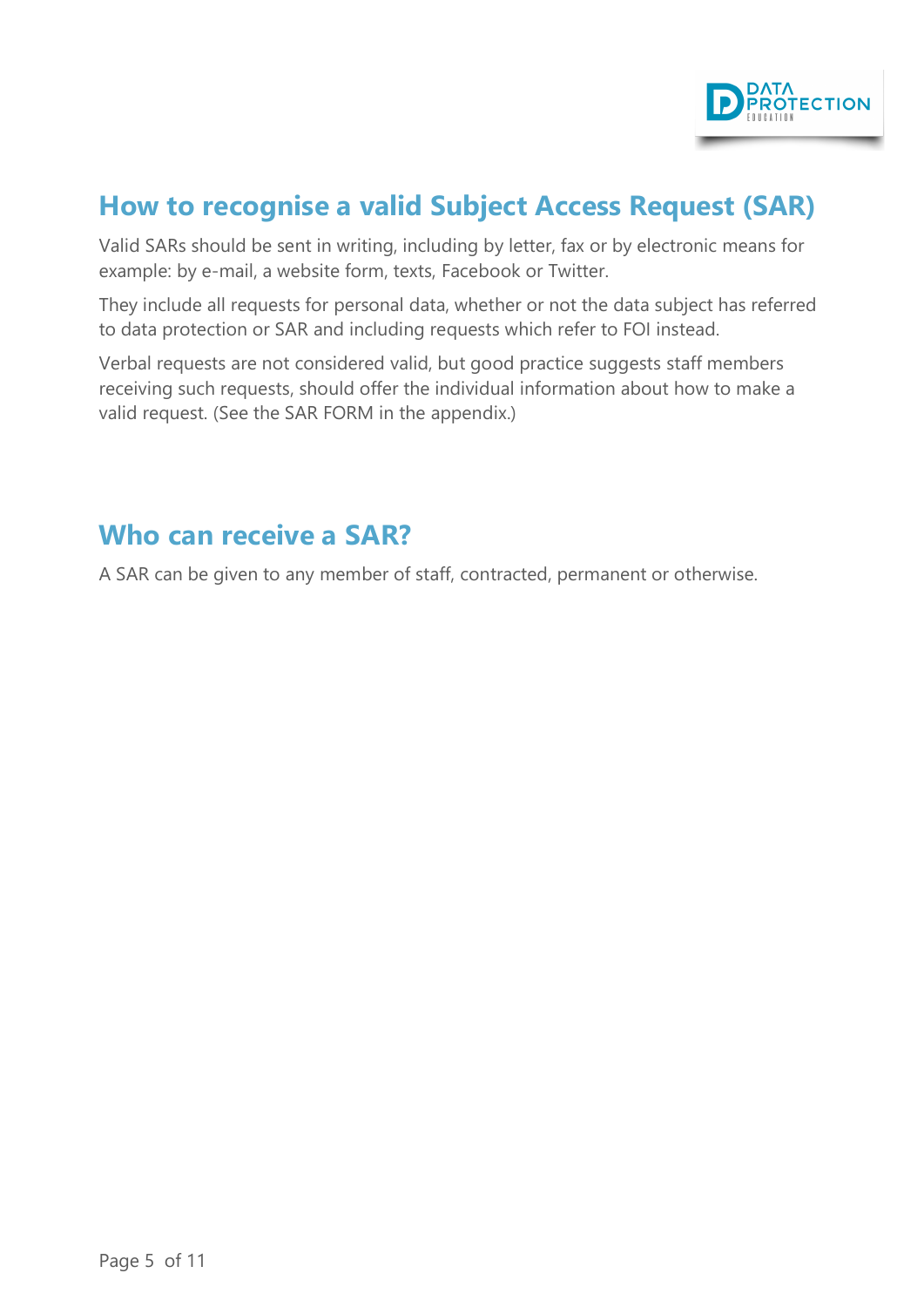

## <span id="page-5-0"></span>**Deadlines**

Schools must deal with all reasonable requests within one calendar month, starting on the day after the request is received. Variances to this may include:

- If an identity (ID) check or further information is required to comply with the request, then the deadline will be calculated from the date when the new information is received.
- If the request is deemed complex, the data subject should be informed of the decision and the deadline may be extended by up to two months.

The data subject must also be informed as soon as possible if school holidays could impact the school's ability to carry out ID checks and/or meet the one calendar month deadline.

## <span id="page-5-1"></span>**The SAR procedure**

The objective of the procedure is to make sure that the request is properly received and documented and that the nominated Data Protection person can respond to the request in a correct and timely manner.

#### <span id="page-5-2"></span>*General staff role:*

- **1. Request is received** from a Data Subject.
- **2. Log** the request and inform the relevant people:
	- 2.1. Record the request in the Subject Access Request log;
	- 2.2. Notify the responsible member of staff (the Data Protection Lead or Headteacher) and the Data Protection Officer;
	- 2.3. Do this without delay, and within **two working days** of receipt of the request.

#### <span id="page-5-3"></span>*[Data protection lead & DPO role]*

- **3.** The responsible members of staff for dealing with SARs (Data Protection Lead) **qualifies the request and confirms** the identity of the data subject.
	- 3.1. If an ID check is needed, the one calendar month deadline starts from when the new information is received.
	- 3.2. If further information to clarify the data request is needed, the one calendar month deadline starts from when the information is received. If the data subject does not provide further clarification, the SAR must still be actioned.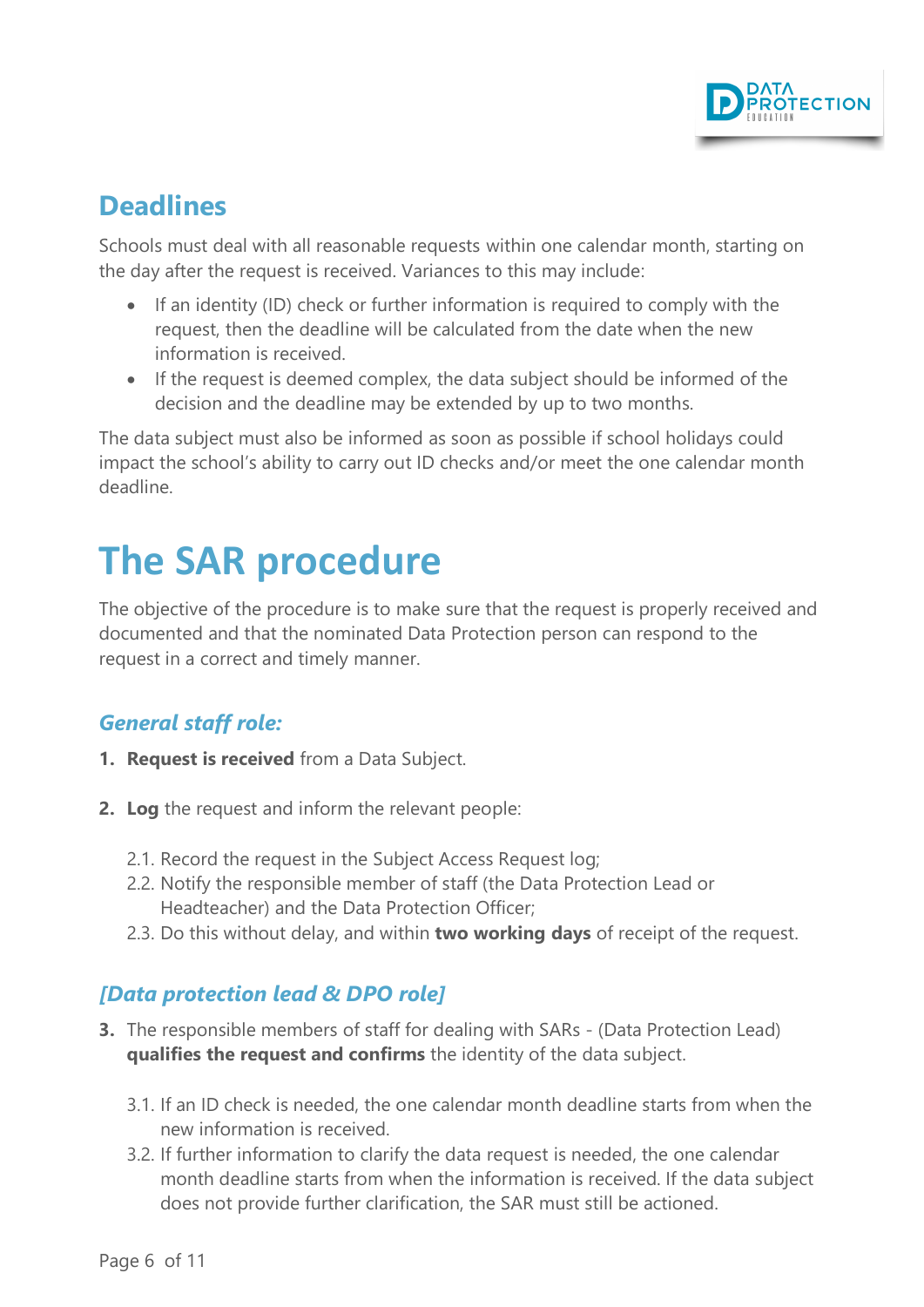

- **4.** If the identity/request is qualified, **evaluate the request** and compile the requested information:
	- 4.1. The time available under GDPR is **one month** to provide the information **free of charge**, unless a request is complex, manifestly unfounded or excessive/repetitive.
- **5.** *IF* requests are complex, manifestly unfounded or excessive, in particular because they are repetitive, the DPO can decide to:
	- 5.1. For complex requests extend the time by a further two months (while still notifying the data subject of this decision within one month);
	- 5.2. For excessive/repetitive/unfounded requests charge a reasonable fee for administrative costs of providing the information; or provide a negative response to the request.
- **6. Compile** and **send** the requested data.
	- 6.1. If the request was made electronically (digitally), you should provide the information in a commonly used electronic format.
- **7. Close** the request in the Subject Access Request Log.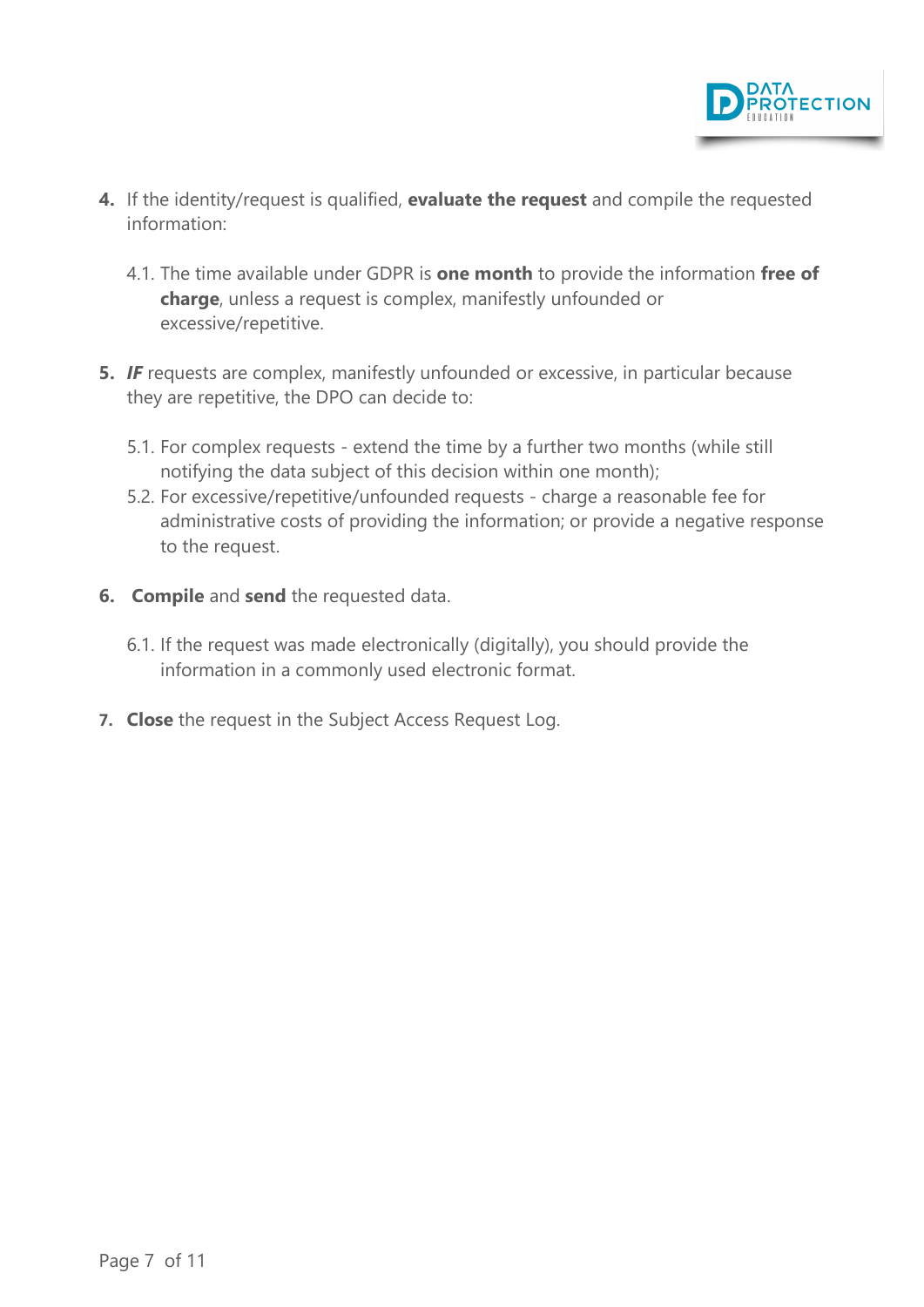

## <span id="page-7-0"></span>*Staff procedure & further considerations*

| What must I do?                                                                                                                                                                                                                                                                                                                                                                                                                             | Why?                                                                                                                                                                                                                                                                                                                                                                                                               | How?                                                                                                                                                                                                                                                                                                                                                                                                                                                                                                                                                                                                                                                                                                                  |
|---------------------------------------------------------------------------------------------------------------------------------------------------------------------------------------------------------------------------------------------------------------------------------------------------------------------------------------------------------------------------------------------------------------------------------------------|--------------------------------------------------------------------------------------------------------------------------------------------------------------------------------------------------------------------------------------------------------------------------------------------------------------------------------------------------------------------------------------------------------------------|-----------------------------------------------------------------------------------------------------------------------------------------------------------------------------------------------------------------------------------------------------------------------------------------------------------------------------------------------------------------------------------------------------------------------------------------------------------------------------------------------------------------------------------------------------------------------------------------------------------------------------------------------------------------------------------------------------------------------|
| Be clear about the nature of the<br>request and identify what<br>information is being requested.                                                                                                                                                                                                                                                                                                                                            | Being clear about the nature of<br>the request will enable you to<br>decide whether the request<br>needs to be dealt with in<br>accordance with statutory<br>requirements, who needs to deal<br>with the request, and/or<br>whether this is business as usual<br>(BAU). If needed ask the<br>submitter of the request for<br>clarity.                                                                              | Review the request and<br>identify:<br>If the request is for the personal<br>information of the requester or<br>made by an individual on behalf<br>of another person (e.g. on behalf<br>of a child or an adult lacking<br>capacity) $-$ this is a subject<br>access request;<br>If the request is for non-<br>personal information - this may<br>be dealt with as BAU or formally<br>under the Freedom of<br>Information Act 2000 (the FOIA)<br>or the Environmental<br>Information Regulations 2004<br>(the EIR).<br>NB: The request can be received<br>in a range of different formats<br>e.g. letter, email, a completed<br>form, or can be made via social<br>media (e.g. a Facebook page or<br>Twitter account). |
| If the request is a SAR the<br>request must be forwarded to<br>the responsible member of staff<br>(usually the Headteacher) and<br>the Data Protection Officer<br>within two working days of<br>receipt of the request.                                                                                                                                                                                                                     | The GDPR stipulates that SARs<br>must be completed within one<br>month of the request - but in<br>reality, as soon as possible.                                                                                                                                                                                                                                                                                    | Log the SAR in the subject<br>access request log and inform all<br>appropriate staff required to<br>deal with the request.                                                                                                                                                                                                                                                                                                                                                                                                                                                                                                                                                                                            |
| If the information requested is<br>for non-personal information i.e.<br>is organisational or statistical<br>information, this will fall under<br>the FOIA or EIR, or BAU and will<br>be dealt with, as follows:<br>All non-routine FOIA or EIR<br>requests must be forwarded to<br>the responsible member of staff<br>(usually the Headteacher) and<br>the Data Protection Officer<br>within two working days of<br>receipt of the request. | The FOIA and EIR stipulates that<br>requests must be completed<br>within 20 working days of the<br>request - therefore the more<br>swiftly request are being dealt<br>with, the more likely The<br>Organisation will meet its<br>statutory deadlines.<br>BAU requests need to be dealt<br>with by an individual in that<br>particular service area who can<br>identify and locate the<br>information requested and | If the request is for non-<br>routine/FOIA/EIR information,<br>contact the responsible member<br>of staff (usually the<br>Headteacher) and the Data<br>Protection Officer.                                                                                                                                                                                                                                                                                                                                                                                                                                                                                                                                            |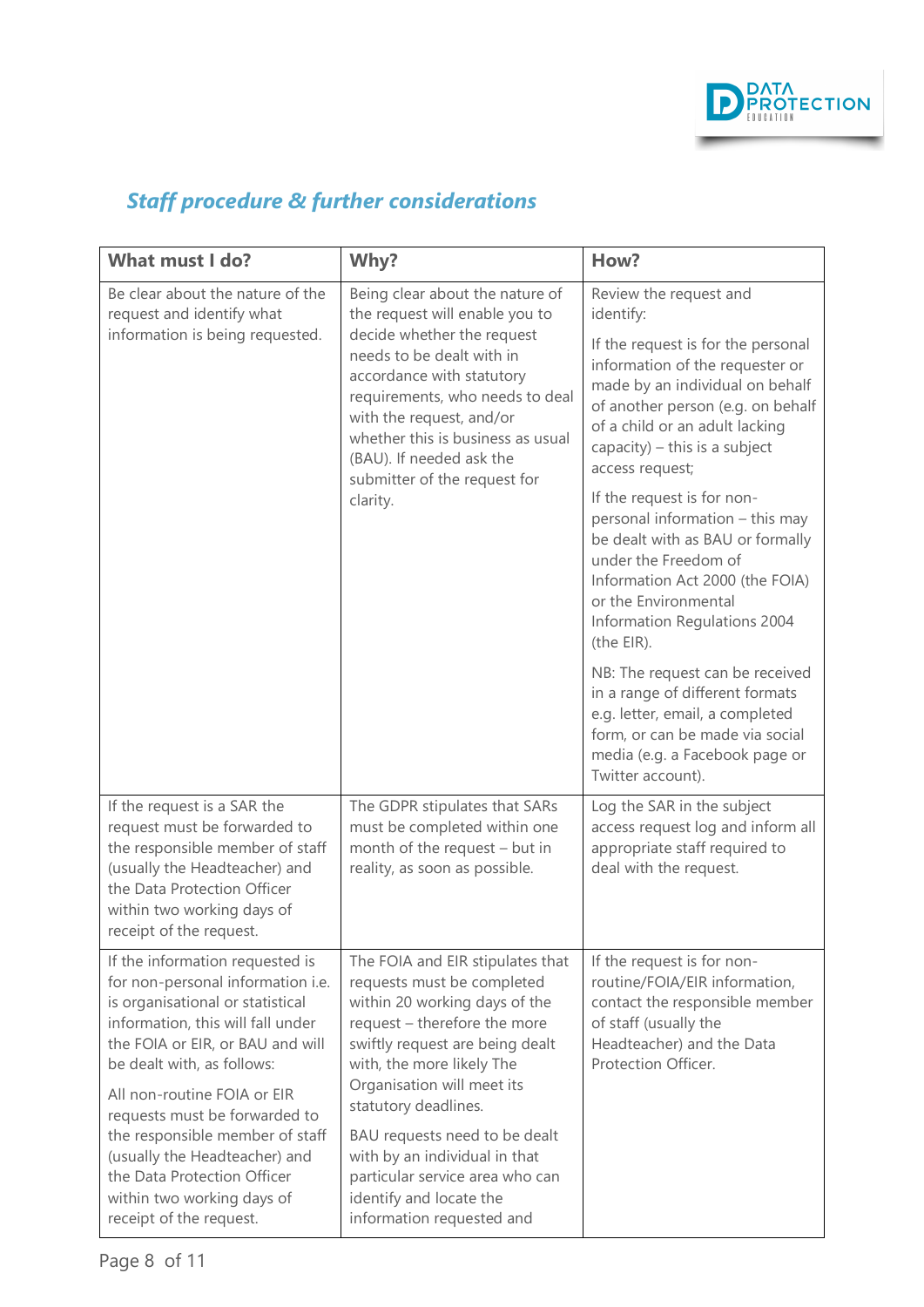

| What must I do?                                                                                                                                                                                                                                                                                                      | Why?                                                                                                   | How?                                                                                                                                           |
|----------------------------------------------------------------------------------------------------------------------------------------------------------------------------------------------------------------------------------------------------------------------------------------------------------------------|--------------------------------------------------------------------------------------------------------|------------------------------------------------------------------------------------------------------------------------------------------------|
|                                                                                                                                                                                                                                                                                                                      | provide a response within a<br>reasonable timeframe.                                                   |                                                                                                                                                |
| If the information requested is<br>for the personal information of<br>an individual for use in a<br>criminal investigation by the<br>police, or any other agency<br>investigating criminal offences,<br>this will fall under either the<br>regulatory Investigative Powers<br>Act 2000 (RIPA) or Data<br>Protection. | It is in the public interest that<br>requests are identified and dealt<br>with as quickly as possible. | Scan and email the request to<br>the responsible member of staff<br>(usually the Headteacher) and<br>the Data Protection Officer as<br>needed. |
| The request can be for either<br>hard copy or any type of<br>electronic information including<br>email traffic i.e. the time and<br>information that an email was<br>sent.                                                                                                                                           |                                                                                                        |                                                                                                                                                |
| The request must be forwarded<br>to the responsible member of<br>staff (usually the Headteacher)<br>and the Data Protection Officer<br>within two days.                                                                                                                                                              |                                                                                                        |                                                                                                                                                |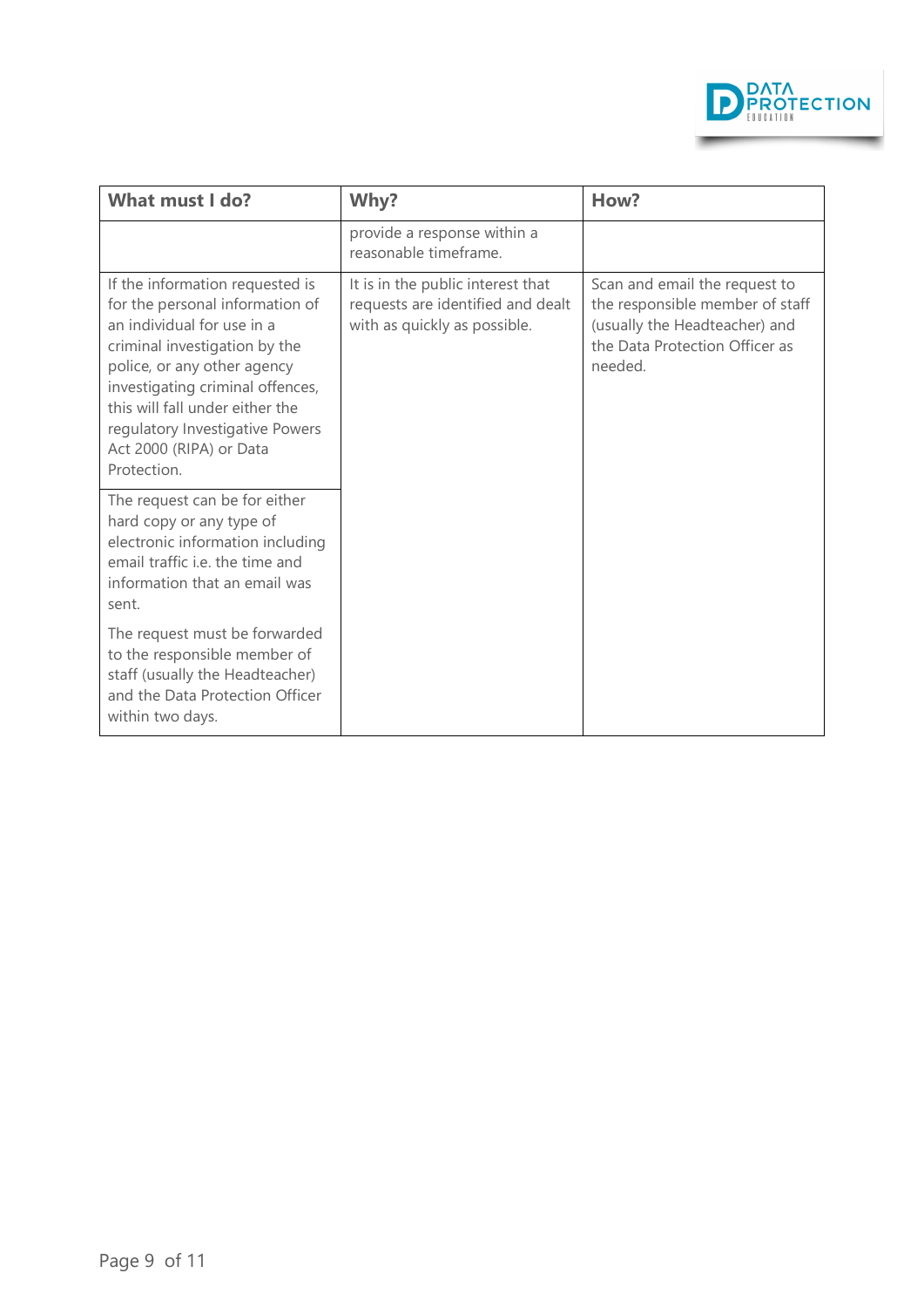



Primary School

## <span id="page-9-0"></span>**SUBJECT ACCESS REQUEST (FORM) – PART 1**

By completing this form, you are making a subject access request under the General Data Protection Regulation (GDPR) for personal information held about you by The Organisation that you are eligible to receive. Please complete this form and return it *to* **Alburgh with Denton Primary School.**

#### <span id="page-9-1"></span>**A) The Data Subject Details**

| Title                                                                                |  |
|--------------------------------------------------------------------------------------|--|
| Surname                                                                              |  |
| First Name(s)                                                                        |  |
| <b>Current Address</b>                                                               |  |
| Telephone (Home)                                                                     |  |
| Telephone (Work)                                                                     |  |
| Telephone (Mobile)                                                                   |  |
| Email address                                                                        |  |
| Date of birth                                                                        |  |
| Details of identification<br>provided to confirm name of<br>data subject in question |  |
| Details of data requested:                                                           |  |
| [Example: Emails between "A"<br>and "B" from 1 May 2017 to 6<br>September 2017.]     |  |

#### <span id="page-9-2"></span>**B) Declaration of Data Subject**

By signing below, you indicate that you are the individual named above. The organisation cannot accept requests regarding your personal data from anyone else including family members – see Part 2. We may need to contact you for further identifying information before responding to your request. You warrant that you are the individual named and will fully indemnify us for all losses and expenses if you are not.

Signature: …………………………………………………

Date: …………………………………………………